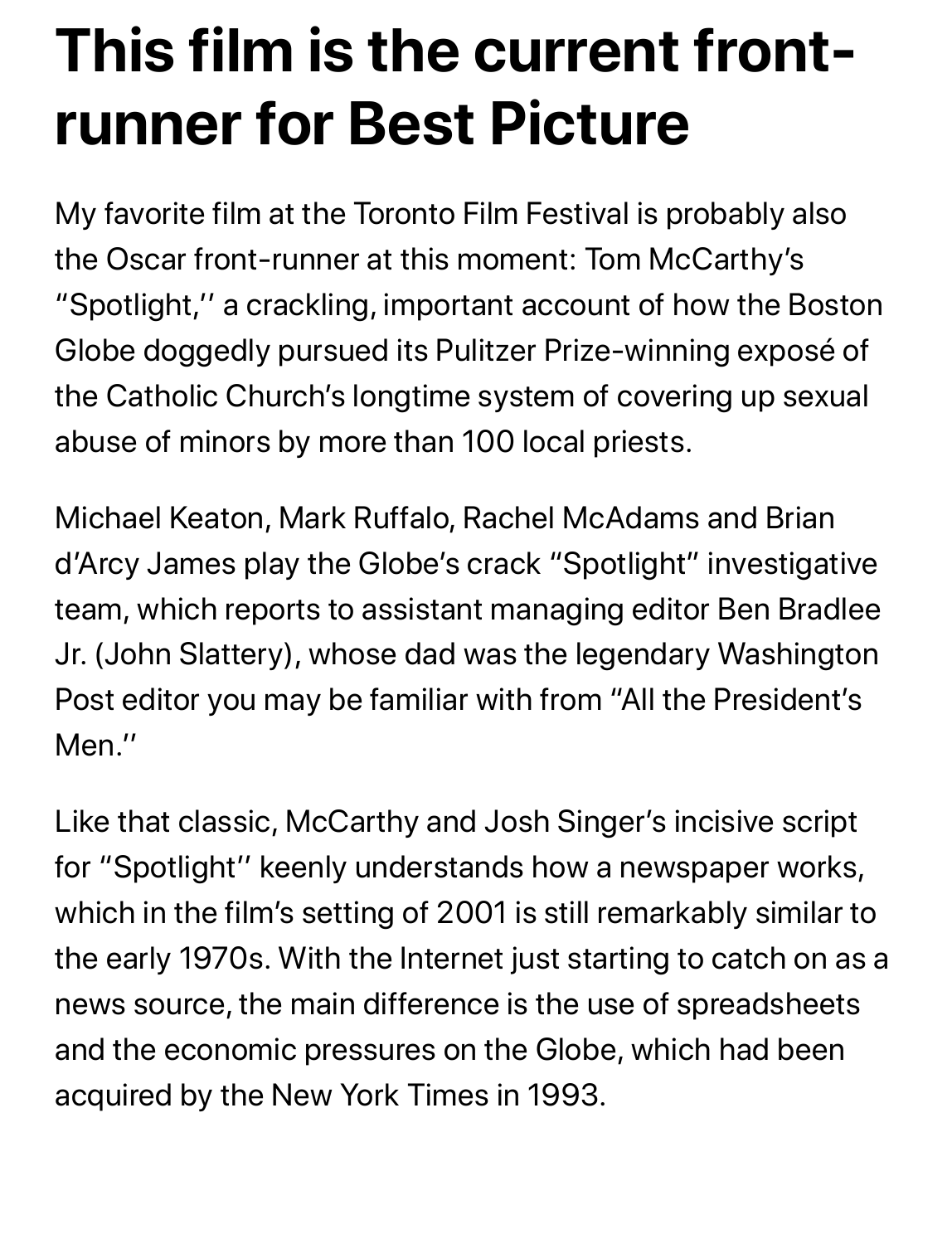

The spotlight team headed by Walter Robinson (Keaton) was used to choosing their own projects, but when an outsider from Miami (played by Liev Schreiber) is named top editor to shake things up, he strongly urges Keaton to focus on the molestation allegations, a subject the Globe has historically never pursued with much vigor.

What the film gets brilliantly right is how journalists can get co-opted by the institutions they cover — in this case, the Archdiocese of Boston and the powerful Cardinal Bernard Law (Len Cariou) — when their interests converge. And just how much courage it takes to pursue a story that may alienate many of your readers (Schreiber, whose character is Jewish, is informed by the publisher that 53 percent of the Globe's readers are Catholic).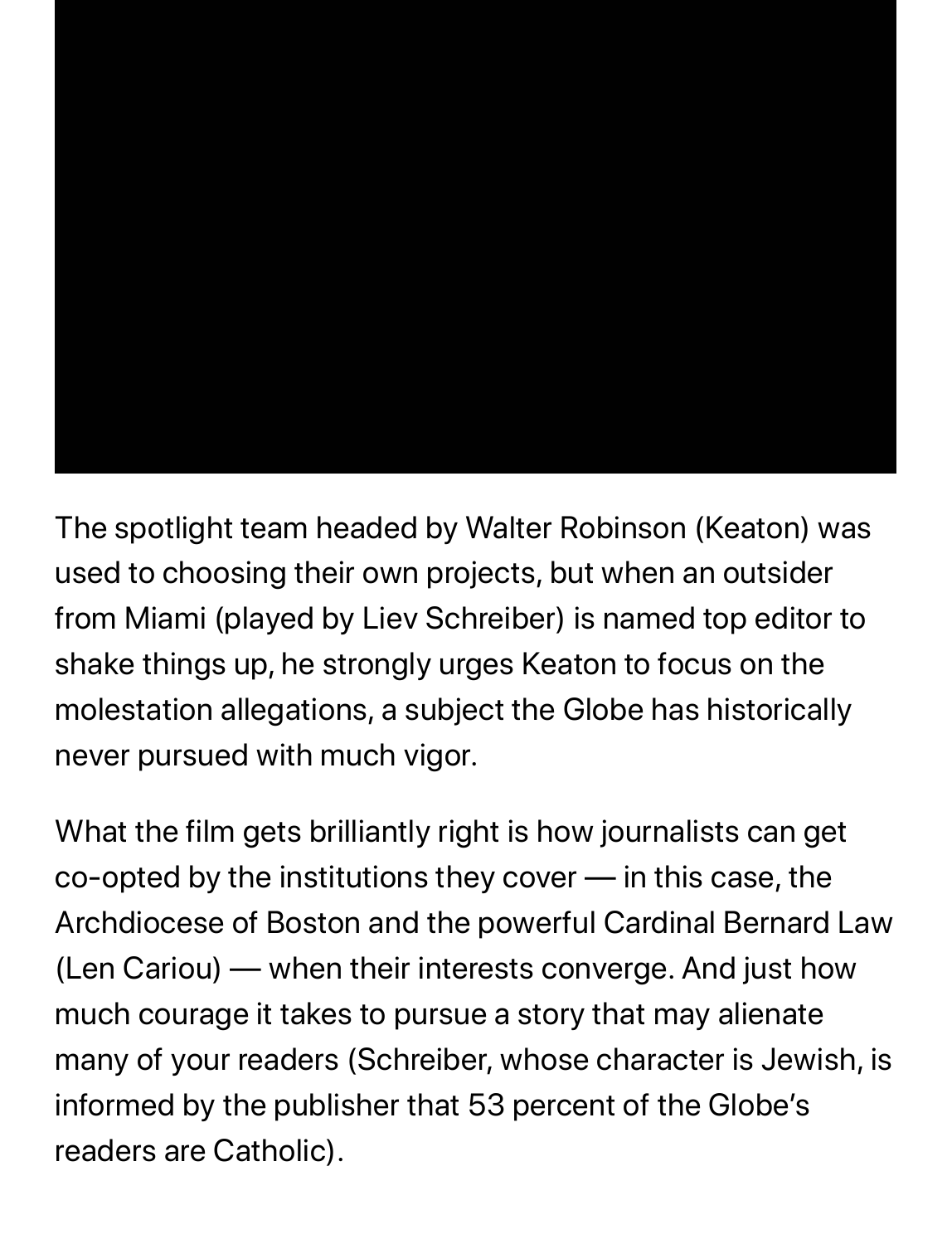

Michael Keaton (left) and Mark Ruffalo in "Spotlight."Kerry Hayes

Starting with allegations against a single priest who may have abused as many as 80 children over a period of decades, the reporters start digging in, talking to victims (Neal Huff and Michael Cyril Creighton, memorably, play two) they previously ignored and realizing the problem is much larger than they thought.

They learn that scores of allegations have been privately settled by the church outside the legal system, and those with legal paperwork have been sealed by judges — which means taking on the powerful cardinal in court.

There is no single Deep Throat in this quest for all the cardinal's men. True to my 47 years of experience working for daily newspapers — including stints as a reporter and highranking editor in news departments — is that the reporters (all lapsed Catholics, as it happens) have to repeatedly coax lawyers (Stanley Tucci, Billy Crudup) bound by confidentiality agreements, and one with close links to the cardinal (Jamey